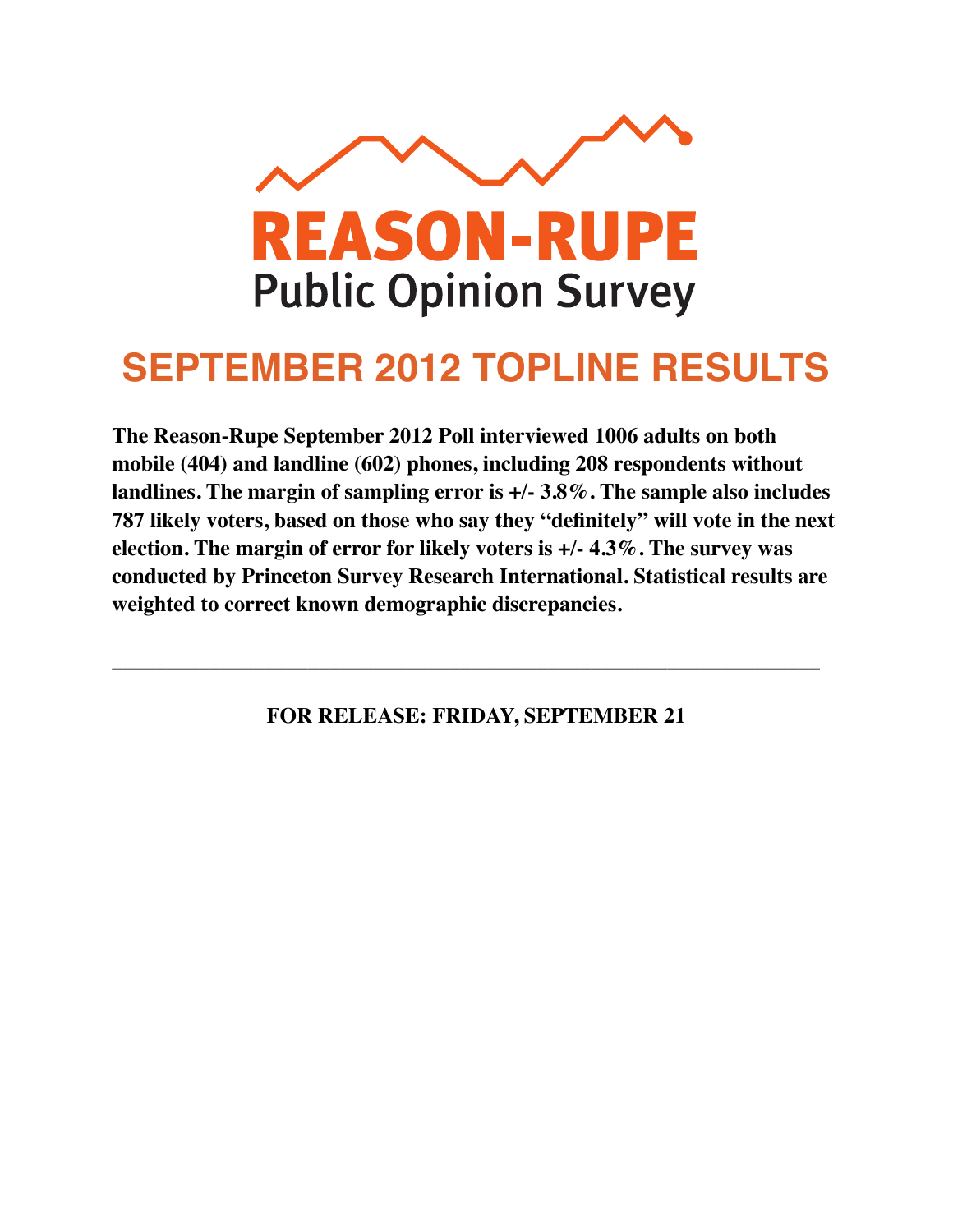| $\mathbf{1}$ | Do you approve or disapprove of the way Barack Obama is handling his job as president? | <b>Likely Voters</b> |
|--------------|----------------------------------------------------------------------------------------|----------------------|
|              | Approve                                                                                | 51%                  |
|              | Disapprove                                                                             | 46%                  |
|              | Don't Know/Refused                                                                     | 4%                   |
|              | Total                                                                                  | 100%                 |
| 2            | Do you approve or disapprove of the way Barack Obama is handling the economy?          |                      |
|              | Approve                                                                                | 47%                  |
|              | Disapprove                                                                             | 50%                  |
|              | Don't Know/Refused                                                                     | 3%                   |
|              | Total                                                                                  | 100%                 |
| 3            | Do you approve or disapprove of the job the U.S. Congress is doing?                    |                      |
|              | Approve                                                                                | 16%                  |
|              | Disapprove                                                                             | 77%                  |
|              | Don't Know/Refused                                                                     | 8%                   |
|              | Total                                                                                  | 100%                 |
| 4            | Overall, do you have a favorable or unfavorable opinion of Mitt Romney?                |                      |
|              | Favorable                                                                              | 41%                  |
|              | Unfavorable                                                                            | 49%                  |
|              | Never heard of (VOL.)                                                                  | 1%                   |
|              | Can't rate (VOL.)                                                                      | 8%                   |
|              | Refused (VOL.)                                                                         | 1%                   |
|              | Total                                                                                  | 100%                 |
| 5            | Overall, do you have a favorable or unfavorable opinion of Barack Obama?               |                      |
|              | Favorable                                                                              | 52%                  |
|              | Unfavorable                                                                            | 45%                  |
|              | Never heard of (VOL.)                                                                  | 1%                   |
|              | Can't rate (VOL.)                                                                      | 2%                   |



Refused (VOL.) 2% Total 100%

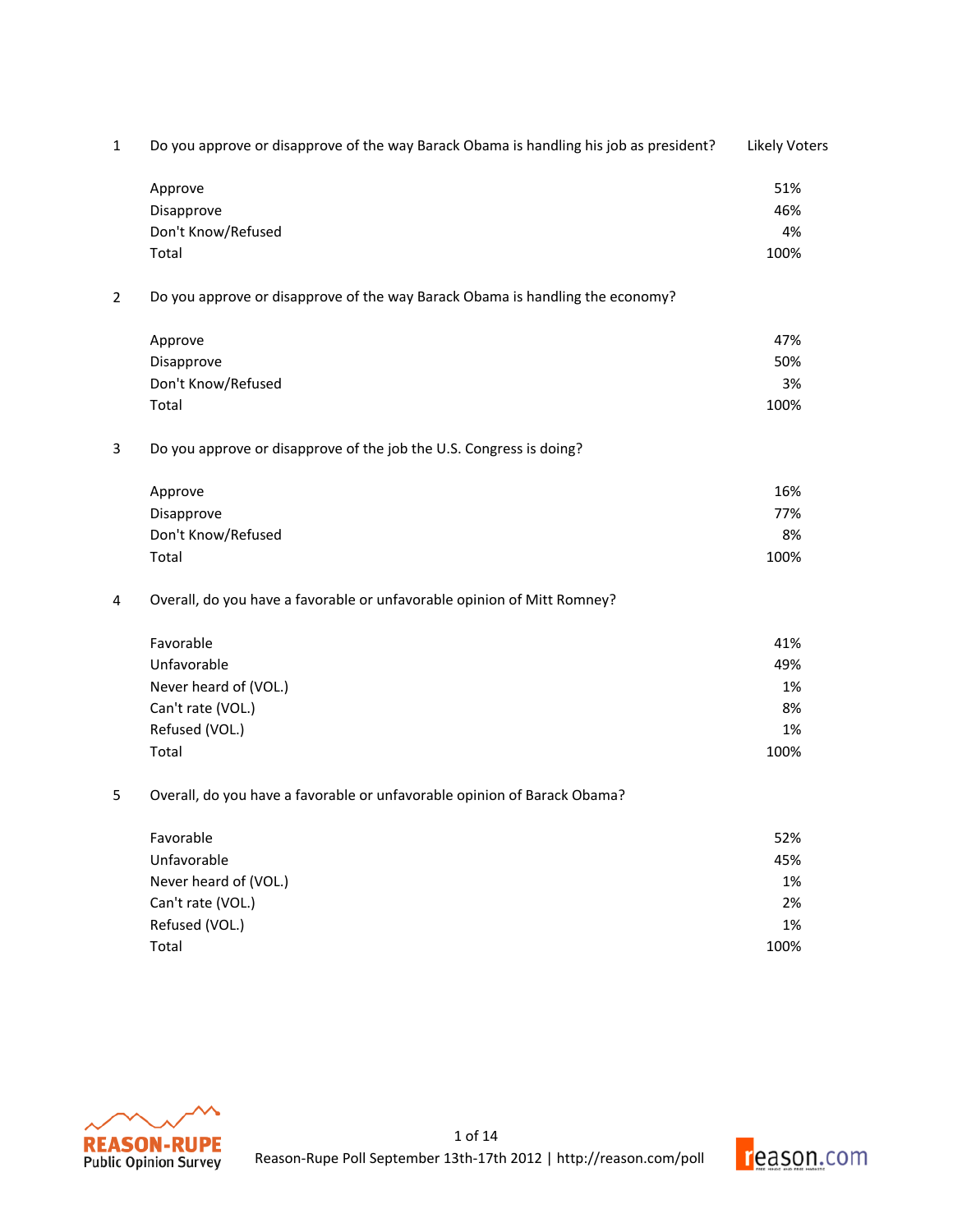6 Overall, do you have a favorable or unfavorable opinion of Gary Johnson?

| Favorable             | 7%   |
|-----------------------|------|
| Unfavorable           | 14%  |
| Never heard of (VOL.) | 65%  |
| Can't rate (VOL.)     | 11%  |
| Refused (VOL.)        | 2%   |
| Total                 | 100% |

7 If the 2012 presidential election were held TODAY and the candidates were (Barack Obama and Joe Biden, the Democrats,) and (Mitt Romney and Paul Ryan, the Republicans,) for whom would you vote?

| Barack Obama/Joe Biden       | 48%  |
|------------------------------|------|
| Mitt Romney/Paul Ryan        | 43%  |
| Vote for someone else (VOL.) | 2%   |
| Would not vote (VOL.)        | 1%   |
| Don't Know/Refused           | 6%   |
| Total                        | 100% |

8 IF DID NOT CHOOSE ANY TICKET: As of TODAY, do you LEAN more toward Obama and Biden, the Democrats, or Romney and Ryan, the Republicans?

|   | Obama/Biden                                                                         | 36%  |
|---|-------------------------------------------------------------------------------------|------|
|   | Romney/Ryan                                                                         | 22%  |
|   | Neither/Other (VOL.)                                                                | 28%  |
|   | Don't Know/Refused                                                                  | 14%  |
|   | Total                                                                               | 100% |
| 9 | COMBINED 2-WAY RACE: If the 2012 presidential election were held TODAY and the      |      |
|   | candidates were Barack Obama and Joe Biden, the Democrats, and Mitt Romney and Paul |      |
|   | Ryan, the Republicans, for whom would you vote?                                     |      |
|   |                                                                                     |      |

| Obama-Biden/Lean Obama-Biden | 52%  |
|------------------------------|------|
| Romney-Ryan/Lean Romney-Ryan | 45%  |
| Neither/Other/Wouldn't vote  | 3%   |
| Undesignated                 | 1%   |
| Total                        | 100% |



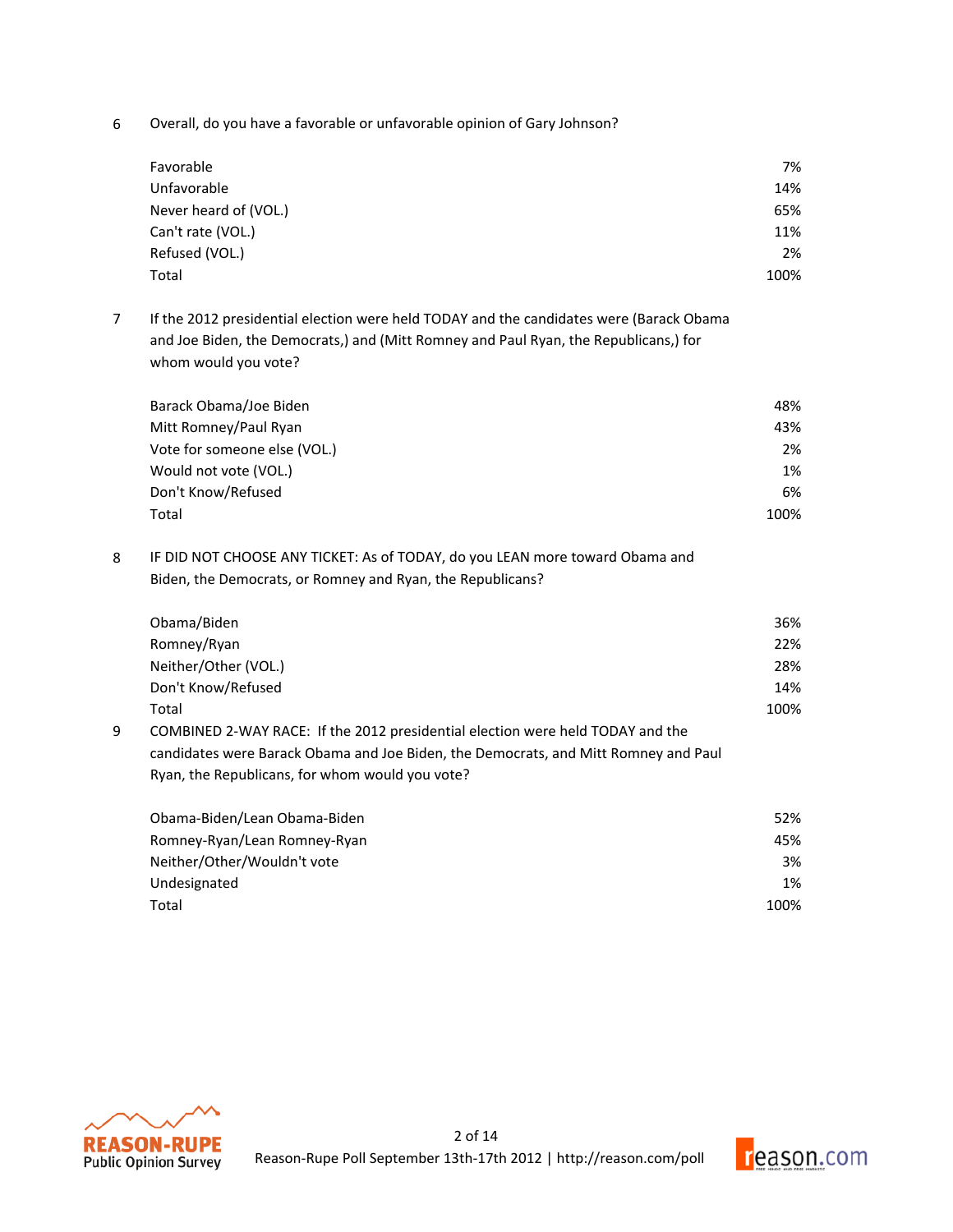10 And if the 2012 presidential election were held TODAY and the candidates were Barack Obama and Joe Biden, the Democrats, and Mitt Romney and Paul Ryan the Republicans, and Gary Johnson and Jim Gray the Libertarians, for whom would you vote?

| Barack Obama/Joe Biden       | 49%     |
|------------------------------|---------|
| Mitt Romney/Paul Ryan        | 40%     |
| Gary Johnson/Jim Gray        | 6%      |
| Vote for someone else (VOL.) | 1%      |
| Would not vote (VOL.)        | $< 1\%$ |
| Don't Know/Refused           | 4%      |
| Total                        | 100%    |

11 IF DID NOT CHOOSE ANY TICKET: As of TODAY, do you LEAN more toward (Obama and Biden, the Democrats,) or (Romney and Ryan, the Republicans,) or Johnson and Gray, the Libertarians?

| Obama/Biden          | 12%  |
|----------------------|------|
| Romney/Ryan          | 22%  |
| Johnson/Gray         | 2%   |
| Neither/Other (VOL.) | 17%  |
| Don't Know/Refused   | 48%  |
| Total                | 100% |

12 COMBINED 3-WAY RACE: And if the 2012 presidential election were held TODAY and the candidates were Barack Obama and Joe Biden, the Democrats, and Mitt Romney and Paul Ryan the Republicans, and Gary Johnson and Jim Gray the Libertarians, for whom would you vote? (Combined with leaners)

| Obama-Biden/Lean Obama-Biden   | 49%  |
|--------------------------------|------|
| Romney-Ryan/Lean Romney-Ryan   | 42%  |
| Johnson-Gray/Lean Johnson-Gray | 6%   |
| Neither/Other/Wouldn't vote    | 1%   |
| Undesignated                   | 2%   |
| Total                          | 100% |

13 In general, would you say you are better off or worse off than you were four years ago?

| Better off            | 44%  |
|-----------------------|------|
| Worse off             | 41%  |
| About the same (VOL.) | 14%  |
| Don't Know/Refused    | 1%   |
| Total                 | 100% |



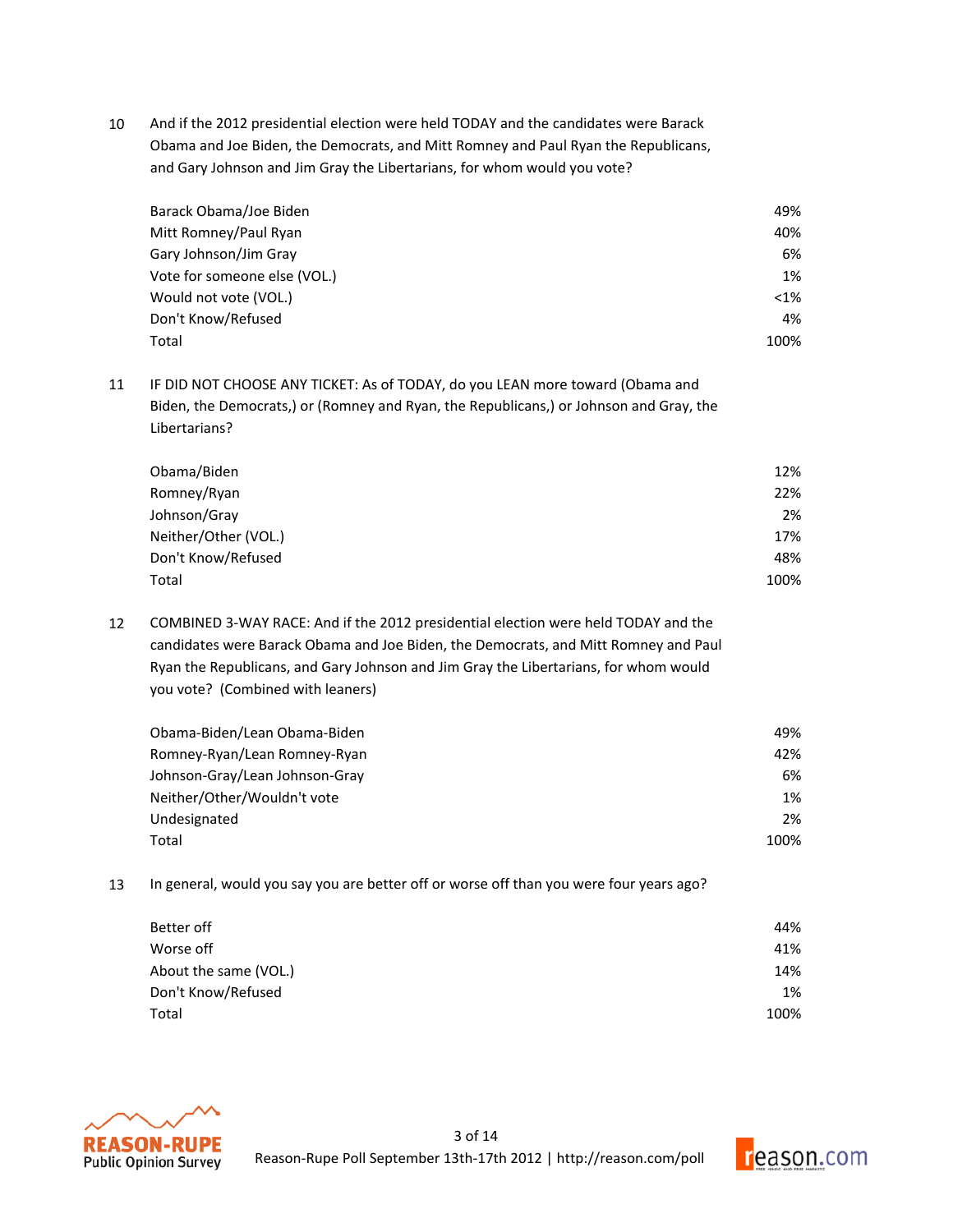14 Do you favor or oppose raising taxes on households making over \$250,000 a year?

| Favor              | 57%  |
|--------------------|------|
| Oppose             | 39%  |
| Don't Know/Refused | 5%   |
| Total              | 100% |

15 Do you think raising taxes on households making more than \$250,000 a year will ...

| Primarily help the economy | 45%  |
|----------------------------|------|
| Primarily hurt the economy | 25%  |
| or have no impact?         | 27%  |
| Don't Know/Refused         | 4%   |
| Total                      | 100% |

16 Do you think raising taxes on households making more than \$250,000 a year would make the tax system...

| More fair                         | 43%  |
|-----------------------------------|------|
| Less fair                         | 21%  |
| or not make much of a difference? | 32%  |
| Don't Know/Refused                | 4%   |
| Total                             | 100% |

17 Do you think raising taxes on households making more than \$250,000 a year will close the federal budget deficit...

| Completely                | 3%   |
|---------------------------|------|
| A lot, but not completely | 20%  |
| Only a little             | 38%  |
| Not at all                | 34%  |
| Don't Know/Refused        | 5%   |
| Total                     | 100% |

18 Last year, the government collected about \$1.8 trillion dollars in income tax revenue. If you were to estimate, about what PERCENTAGE of this total tax revenue do you think the top 5 percent of households probably contributed? Would you say...

|                      | 66%  |
|----------------------|------|
| $< 1\%$              | 3%   |
| 1% to less than 20%  | 29%  |
| 20% to less than 40% | 19%  |
| 40% to less than 60% | 15%  |
| 60% to less than 80% | 11%  |
| 80% or more          | 8%   |
| Don't Know/Refused   | 16%  |
| Total                | 100% |
|                      |      |



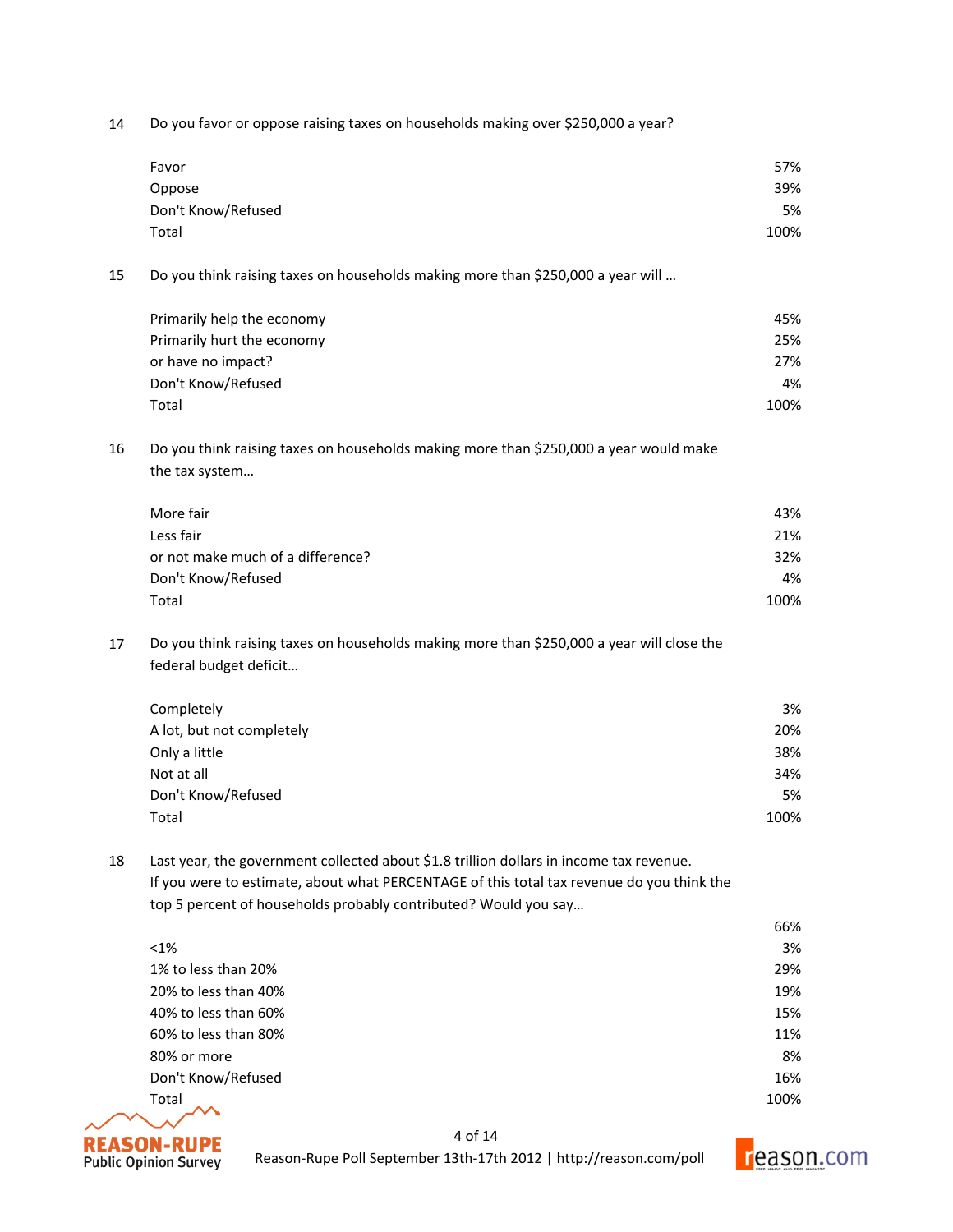19 What PERCENTAGE of total federal income tax revenue do you think the top 5 percent of households should contribute? Would you say...

| $< 1\%$              | 2%   |
|----------------------|------|
| 1% to less than 20%  | 23%  |
| 20% to less than 40% | 32%  |
| 40% to less than 60% | 16%  |
| 60% to less than 80% | 7%   |
| 80% or more          | 4%   |
| Don't Know/Refused   | 15%  |
| Total                | 100% |

20 What about the lowest 50 percent of households by income. What PERCENTAGE of total federal income tax revenue do you think they probably contributed?

| $< 1\%$              | 10%  |
|----------------------|------|
| 1% to less than 20%  | 38%  |
| 20% to less than 40% | 22%  |
| 40% to less than 60% | 10%  |
| 60% to less than 80% | 6%   |
| 80% or more          | 4%   |
| Don't Know/Refused   | 11%  |
| Total                | 100% |

21 What PERCENTAGE of total federal income tax revenue do you think they should contribute?

| $< 1\%$              | 5%   |
|----------------------|------|
| 1% to less than 20%  | 43%  |
| 20% to less than 40% | 26%  |
| 40% to less than 60% | 11%  |
| 60% to less than 80% | 2%   |
| 80% or more          | 2%   |
| Don't Know/Refused   | 11%  |
| Total                | 100% |

Now I'd like to ask you a few questions about Medicare, the government health insurance program for seniors and the disabled.

22 Do you, yourself, currently receive Medicare?

| Yes                | 27%     |
|--------------------|---------|
| No                 | 73%     |
| Don't Know/Refused | $< 1\%$ |
| Total              | 100%    |



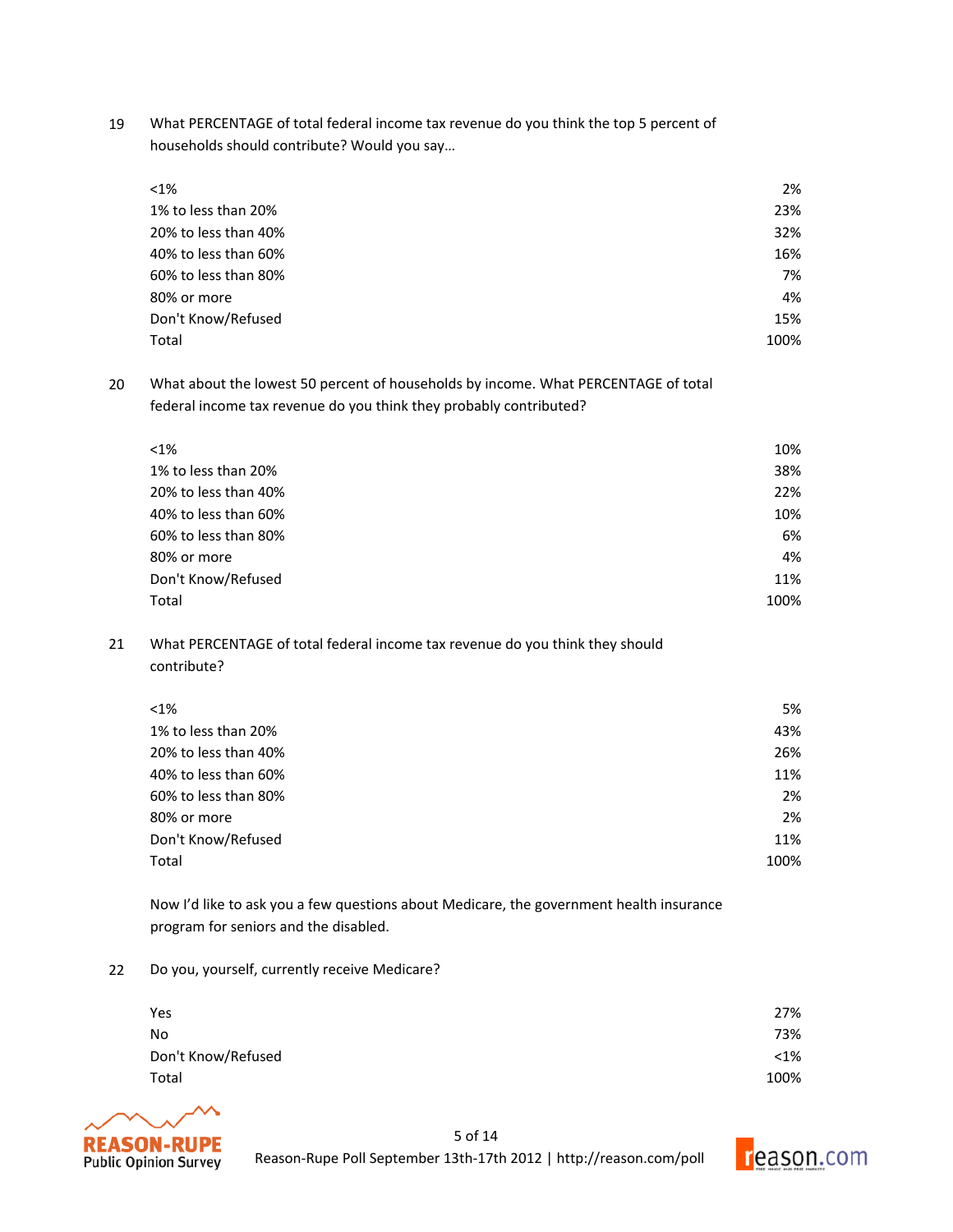23 If you were to estimate, do you think most people receiving Medicare get benefits worth...

|    | More money than they paid into the system                                                 | 35%  |
|----|-------------------------------------------------------------------------------------------|------|
|    | Less than they paid into the system                                                       | 34%  |
|    | Receive about the same amount as they put in                                              | 23%  |
|    | Don't Know/Refused                                                                        | 8%   |
|    | Total                                                                                     | 100% |
|    |                                                                                           | 57%  |
| 24 | Which comes closest to your view?                                                         |      |
|    | The government should pay for retirement health insurance benefits for all seniors        | 55%  |
|    | The government should pay for retirement health insurance benefits only for low-income    |      |
|    | seniors?                                                                                  | 35%  |
|    | Don't Know/Refused                                                                        | 10%  |
|    | Total                                                                                     | 100% |
| 25 | To control the costs of Medicare, do you think the government needs to make (major)       |      |
|    | changes to Medicare, make (minor) changes to Medicare, or that government doesn't need    |      |
|    | to control the costs of Medicare?                                                         |      |
|    | Major changes                                                                             | 42%  |
|    | Minor changes                                                                             | 36%  |
|    | No need for changes                                                                       | 17%  |
|    | Don't Know/Refused                                                                        | 5%   |
|    | Total                                                                                     | 100% |
| 26 | The most recent Medicare Trustees report found that the taxes paid into the Medicare      |      |
|    | system will not cover all of the program's costs by 2024. If this occurs and there are no |      |
|    | other options, would you favor                                                            |      |
|    | Raising taxes to keep the Medicare program as it is [OR]                                  | 55%  |
|    | Reducing Medicare benefits to lower the costs?                                            | 31%  |
|    | Don't Know/Refused                                                                        | 14%  |
|    | Total                                                                                     | 100% |
| 27 | Would you be willing to accept reductions to your current or future Medicare benefits if  |      |
|    | you were guaranteed to receive benefits at least equal to the amount of money that you    |      |
|    | and your employer contribute into the system?                                             |      |
|    | Yes                                                                                       | 68%  |
|    | No                                                                                        | 25%  |
|    | Don't Know/Refused                                                                        | 7%   |
|    | Total                                                                                     | 100% |
|    |                                                                                           |      |



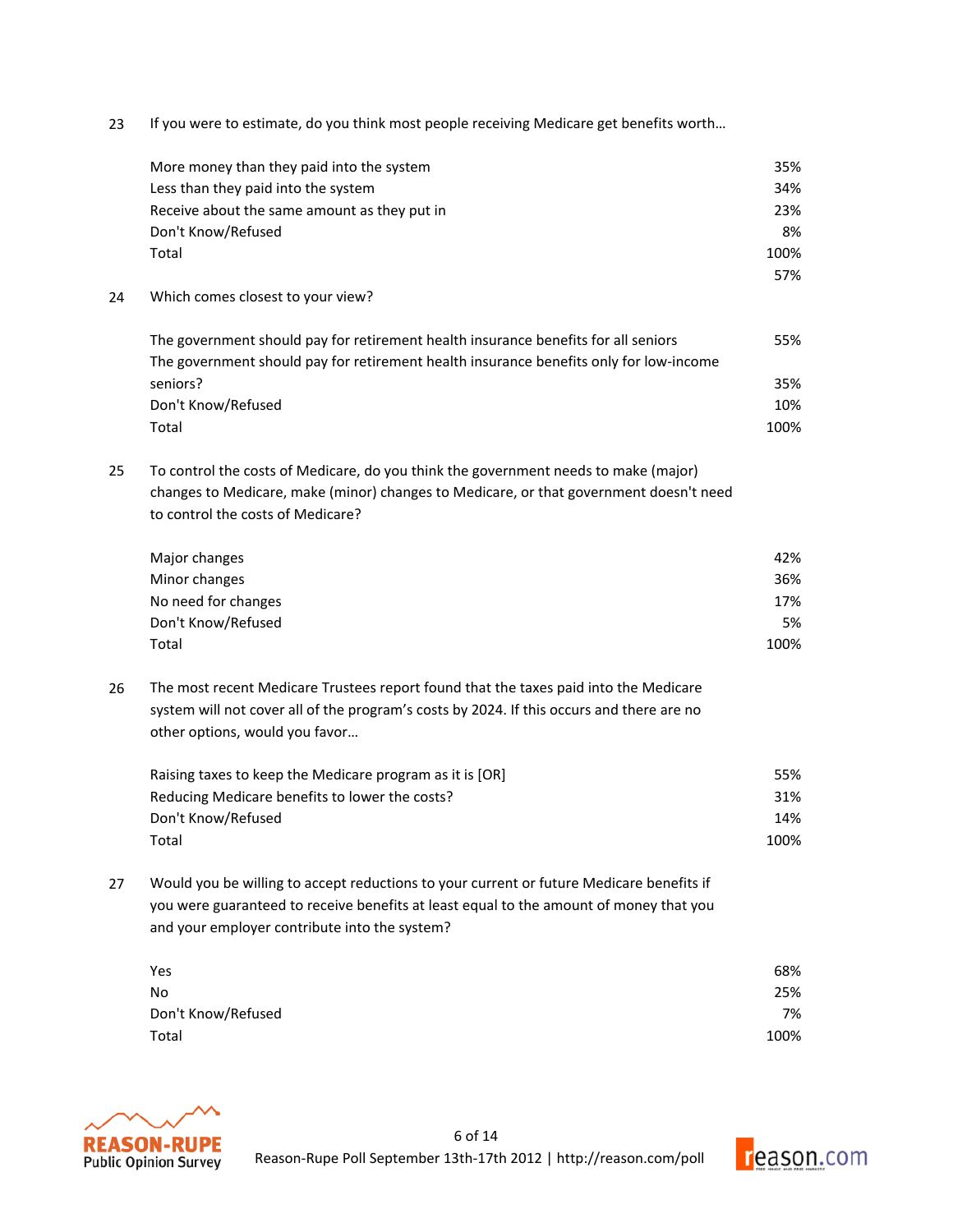Several proposals have been made to lower the costs of the Medicare program. I'd like to ask you about two of them.

28 (One proposal/another proposal) would create a board to identify what it views as non costeffective medical treatments and would reduce or eliminate payments to doctors and health insurance companies for these services. Supporters say this would lower Medicare's costs and ensure that seniors don't have to pay more money out of pocket. Opponents say it would result in shortages and fewer medical innovations.

Would you favor or oppose this proposal?

| Favor              | 44%  |
|--------------------|------|
| Oppose             | 45%  |
| Don't Know/Refused | 11%  |
| Total              | 100% |
|                    |      |

Do you think this plan is likely or unlikely to cause shortages and less medical innovation?

| Likely             | 51%  |
|--------------------|------|
| Unlikely           | 38%  |
| Don't Know/Refused | 11%  |
| Total              | 100% |

29 (One proposal/another proposal) would introduce competition among health insurance companies by giving seniors a credit to purchase the health insurance plan of their choice from private companies or the government. Supporters say this would lower Medicare's costs and ensure that seniors have more health care choices. Opponents say it would result in seniors paying more money out-of-pocket for their own health care.

Would you favor or oppose this proposal?

| Favor              | 48%  |
|--------------------|------|
| Oppose             | 47%  |
| Don't Know/Refused | 5%   |
| Total              | 100% |

## 30

Do you think this plan is likely or unlikely to cause seniors to pay more for their health care?

| Likely             | 61%  |
|--------------------|------|
| Unlikely           | 33%  |
| Don't Know/Refused | 6%   |
| Total              | 100% |



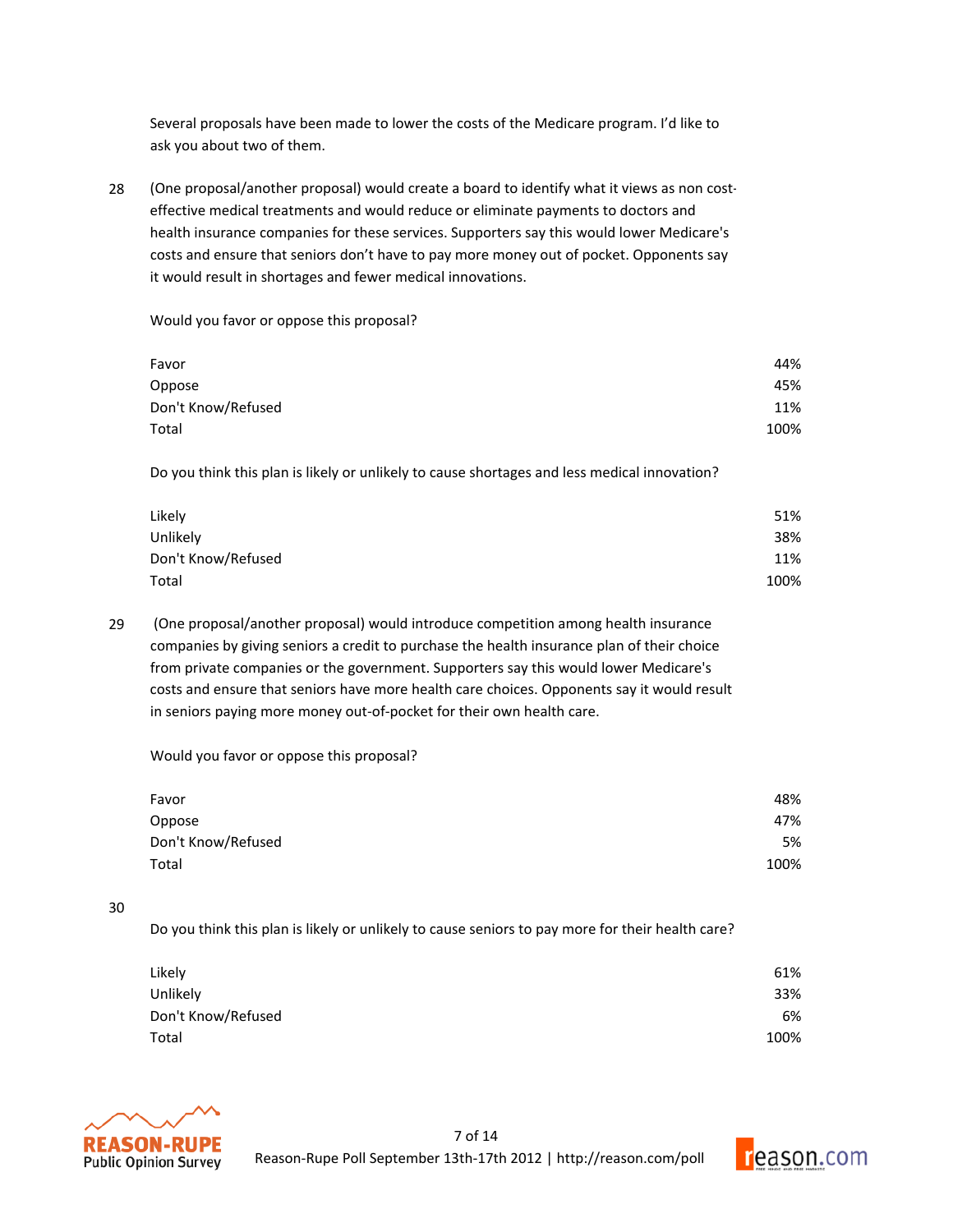31 If you had to choose between the two Medicare proposals I just mentioned, would you favor…

| The plan with the payment board [or] | 37%  |
|--------------------------------------|------|
| The plan with the credit program?    | 48%  |
| Don't Know/Refused                   | 16%  |
| Total                                | 100% |

32 Please tell me which statement you agree with more:

| People like me should be primarily responsible for saving enough money to pay for our own |      |
|-------------------------------------------------------------------------------------------|------|
| health care needs in retiremen                                                            | 45%  |
| People like me should primarily expect help from the government to pay for health care in |      |
| retirement.                                                                               | 48%  |
| Don't Know/Refused                                                                        | 7%   |
| Total                                                                                     | 100% |

33 Do you think Americans generally...

| Have an equal opportunity to succeed [OR]    | 59%  |
|----------------------------------------------|------|
| Do not have an equal opportunity to succeed? | 39%  |
| Don't Know/Refused                           | 1%   |
| Total                                        | 100% |

34 Do you think that the fact that some people in the United States are rich and others are poor…

| Represents a problem that needs to be fixed [or] | 35%  |
|--------------------------------------------------|------|
| Is an acceptable part of our economic system?    | 61%  |
| Don't Know/Refused                               | 4%   |
| Total                                            | 100% |

35 Do you think it is or is not the responsibility of the government to reduce the differences in income between people with high incomes and those with low incomes?

| It is the government's responsibility     | 29%  |
|-------------------------------------------|------|
| It is not the government's responsibility | 67%  |
| Don't Know/Refused                        | 4%   |
| Total                                     | 100% |

36 In your opinion, do most poor people in this country have...

| A very good chance of escaping from poverty [or] | 42%  |
|--------------------------------------------------|------|
| Very little chance of escaping poverty?          | 51%  |
| Don't Know/Refused                               | 7%   |
| Total                                            | 100% |



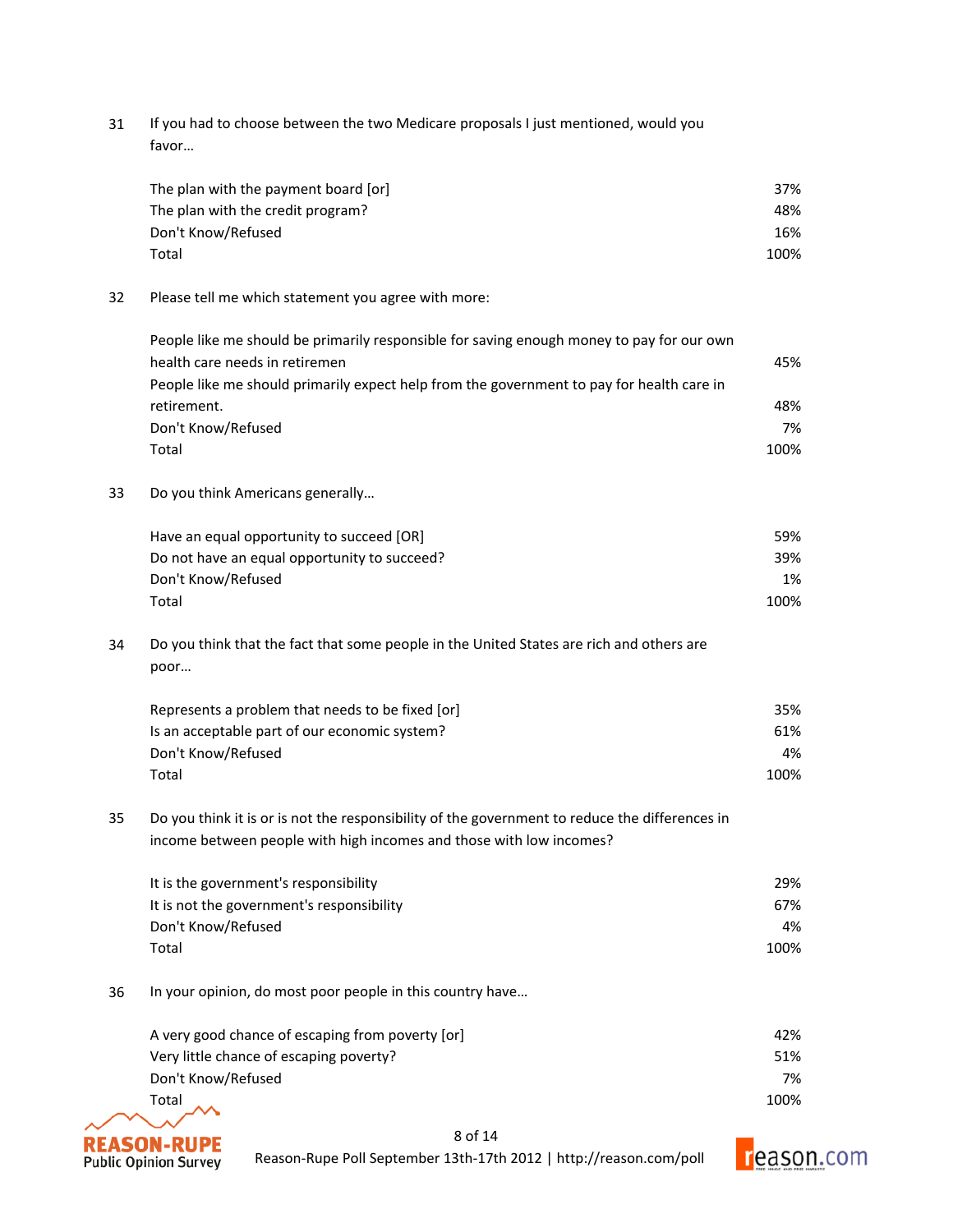37 In the future, when children reach your age, do you think they'll have...

| More opportunities to get ahead          | 27%  |
|------------------------------------------|------|
| The same opportunities to get ahead [or] | 29%  |
| Fewer opportunities to get ahead?        | 37%  |
| Don't Know/Refused                       | 7%   |
| Total                                    | 100% |

38 Do you think the federal government has too much influence on your life, not enough influence, or about the right amount of influence on your life?

|    | Too much                                                                                 | 55%  |
|----|------------------------------------------------------------------------------------------|------|
|    | Not enough                                                                               | 7%   |
|    | About the right amount                                                                   | 36%  |
|    | Don't Know/Refused                                                                       | 2%   |
|    | Total                                                                                    | 100% |
| 39 | Would you like to see Congress pass more laws, fewer laws, or about what it's doing now? |      |
|    |                                                                                          |      |

| 27%  |
|------|
| 45%  |
| 21%  |
| 7%   |
| 100% |
|      |

40 Would you favor or oppose a law that would allow Congress to conduct an annual internal review of the Federal Reserve?

| Favor              | 70%  |
|--------------------|------|
| Oppose             | 21%  |
| Don't Know/Refused | 10%  |
| Total              | 100% |

I am going to read you two statements. After I read both statements, please tell me which comes closer to your own opinion. You might agree to some extent with both, but we want to know which one is closer to your own views.

41 Please tell me which comes closer to your own opinion...

| The less government the better [or]              | 49%  |
|--------------------------------------------------|------|
| There are more things government should be doing | 48%  |
| Don't Know/Refused                               | 3%   |
| Total                                            | 100% |



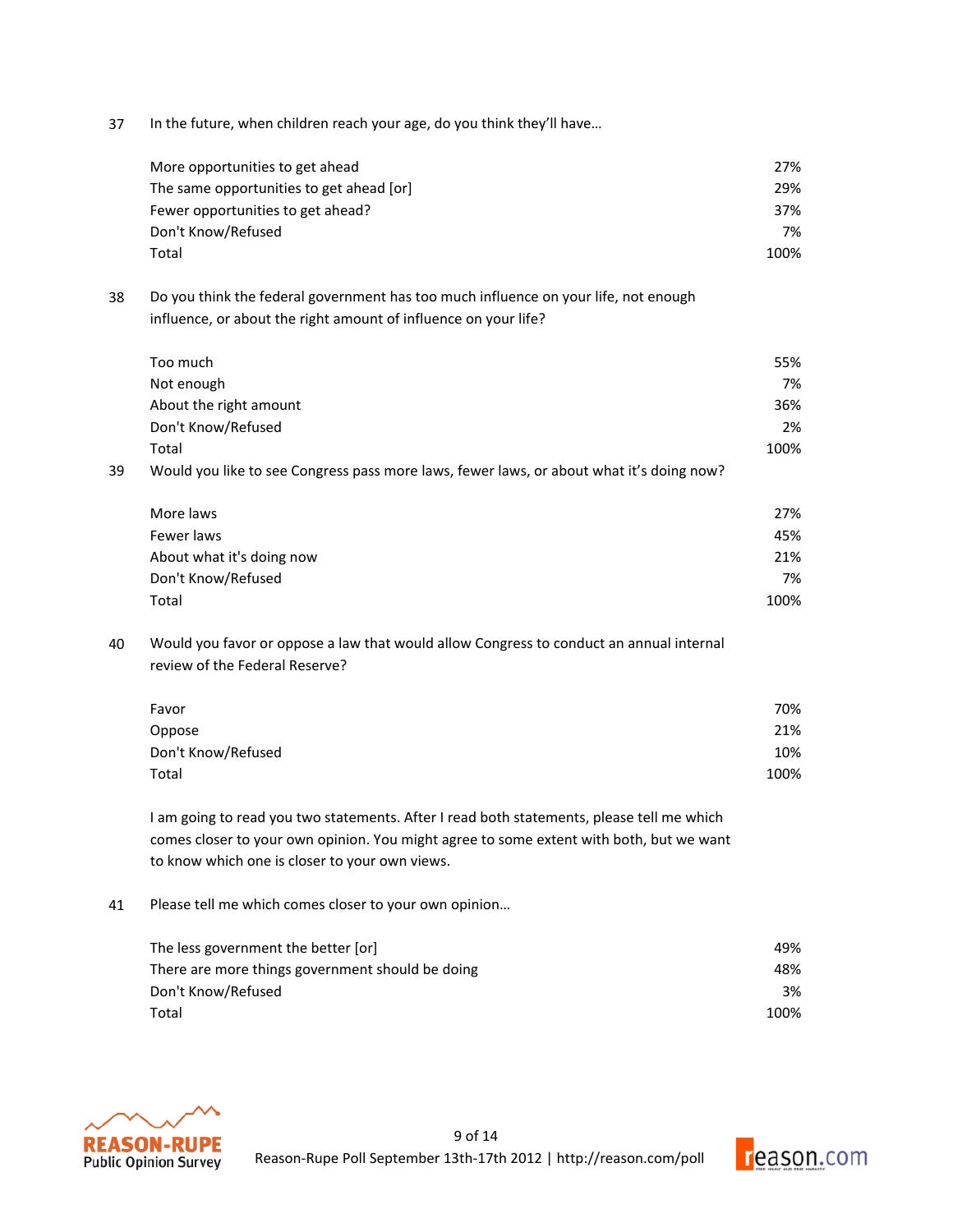42 Please tell me which comes closer to your own opinion...

|    | We need a strong government to handle today's complex economic problems [or]<br>People would be better able to handle today's problems within a free market with less | 49%  |
|----|-----------------------------------------------------------------------------------------------------------------------------------------------------------------------|------|
|    | government involvement.                                                                                                                                               | 49%  |
|    | Don't Know/Refused                                                                                                                                                    | 2%   |
|    | Total                                                                                                                                                                 | 100% |
| 43 | Some people think the government (should promote traditional values in our society.                                                                                   |      |
|    | Others think the government should not favor any particular set of values. Which comes                                                                                |      |
|    | closer to your own view?                                                                                                                                              |      |
|    | Government should promote traditional values                                                                                                                          | 42%  |
|    | Government should not favor any particular set of values                                                                                                              | 55%  |
|    | Don't Know/Refused                                                                                                                                                    | 3%   |
|    | Total                                                                                                                                                                 | 100% |
| 44 | Thinking about your overall political philosophy, would you describe yourself as                                                                                      |      |
|    | Conservative,                                                                                                                                                         | 31%  |
|    | Moderate                                                                                                                                                              | 21%  |
|    | Liberal                                                                                                                                                               | 15%  |
|    | Libertarian                                                                                                                                                           | 4%   |
|    | Progressive                                                                                                                                                           | 8%   |
|    | Something else                                                                                                                                                        | 16%  |
|    | Don't Know/Refused                                                                                                                                                    | 4%   |
|    | Total                                                                                                                                                                 | 100% |
| 45 | {DERIVED} Ideological Groups                                                                                                                                          |      |
|    | Libertarian                                                                                                                                                           | 24%  |
|    | Conservative                                                                                                                                                          | 26%  |
|    | Liberal                                                                                                                                                               | 26%  |
|    | Communitarian                                                                                                                                                         | 24%  |
|    | Total                                                                                                                                                                 | 100% |
| 46 | In politics today, do you consider yourself a [RANDOMIZE: Republican, Democrat], an<br>Independent, or what?                                                          |      |
|    |                                                                                                                                                                       |      |
|    | Republican                                                                                                                                                            | 28%  |
|    | Democrat                                                                                                                                                              | 36%  |

| Democrat                                                | 36%  |
|---------------------------------------------------------|------|
| Independent                                             | 29%  |
| Or what? (INTERVIEWER: INCLUDE 'OTHER' AND 'NONE' HERE) | 3%   |
| [DO NOT READ] Don't know/Refused                        | 3%   |
| Total                                                   | 100% |



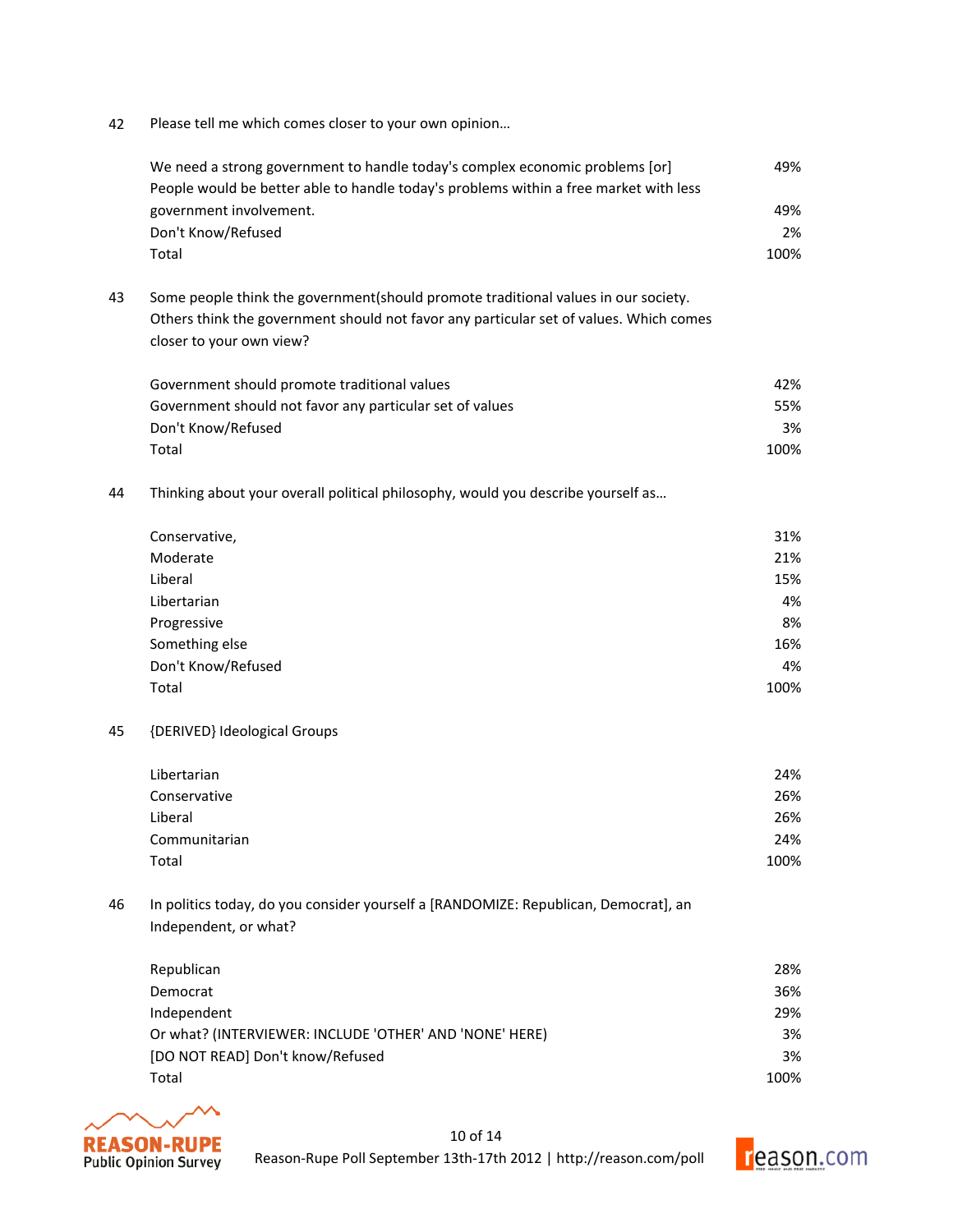47 AMONG NON-PARTISANS: Do you LEAN more towards the [RANDOMIZE: Republican Party or the Democratic Party?

|    | Republican                                                                   | 40%     |
|----|------------------------------------------------------------------------------|---------|
|    | Democratic                                                                   | 37%     |
|    | Independent/don't lean to either party (VOL.)                                | 18%     |
|    | Other party (VOL.)                                                           | $< 1\%$ |
|    | [DO NOT READ] Don't know/Refused                                             | 4%      |
|    | Total                                                                        | 100%    |
| 48 | PARTY IDENTIFICATION: INDEPENDENTS SORTED                                    |         |
|    | Republican/Lean Republican                                                   | 42%     |
|    | Democratic/Lean Democratic                                                   | 50%     |
|    | Independent/Other                                                            | 7%      |
|    | Undesignated                                                                 | 2%      |
|    | Total                                                                        | 100%    |
| 49 | Do you consider yourself to be a supporter of the Tea Party movement or not? |         |
|    | Supporter                                                                    | 31%     |
|    | Not a supporter                                                              | 60%     |
|    | Don't Know/Refused                                                           | 9%      |
|    | Total                                                                        | 100%    |
| 50 | <b>GENDER</b>                                                                |         |
|    | Male                                                                         | 46%     |
|    | Female                                                                       | 54%     |
|    | Total                                                                        | 100%    |
| 51 | AGE                                                                          |         |
|    | 18-24                                                                        | 8%      |
|    | 25-34                                                                        | 16%     |
|    | 35-44                                                                        | 16%     |
|    | 45-54                                                                        | 20%     |
|    | 55-64                                                                        | 19%     |
|    | $65+$                                                                        | 20%     |
|    | Total                                                                        | 100%    |



50

 $51$ 

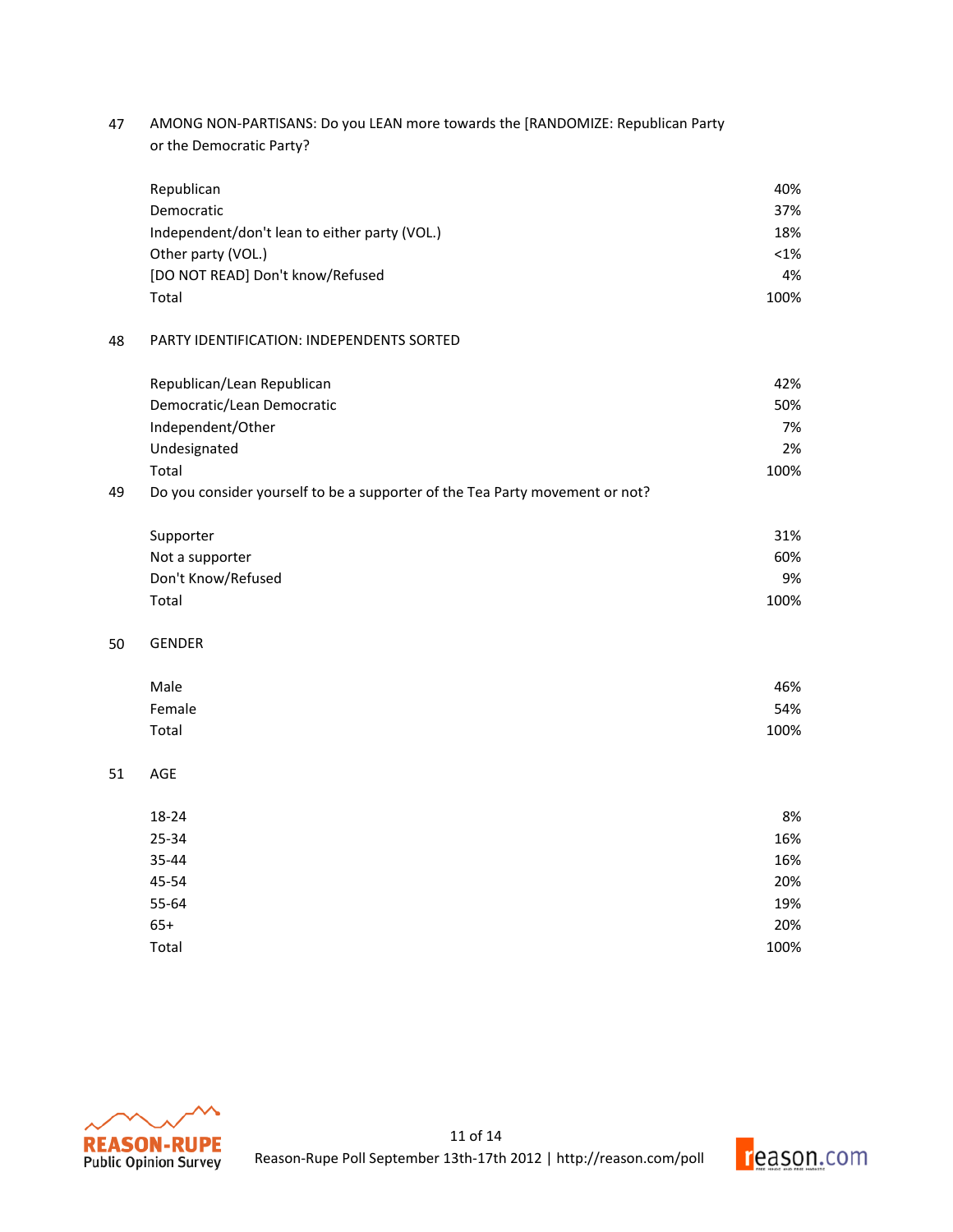52 What is the highest level of school you have completed or the highest degree you have received?

| < High School | 8%   |
|---------------|------|
| High School   | 27%  |
| Some College  | 30%  |
| College       | 23%  |
| Post-Grad     | 12%  |
| Don't Know    | 1%   |
| Total         | 100% |
|               |      |

53 Are you of Hispanic or Latino origin, such as Mexican, Puerto Rican, Cuban or some other Spanish background? ; What is your race? Are you white, black, Asian, or some other race?

| 72%  |
|------|
| 11%  |
| 12%  |
| 5%   |
| 100% |
|      |

54 What is your household income category? Please stop me when I reach your category.

| <\$30,000          | 20%  |
|--------------------|------|
| \$30,000-\$45,000  | 17%  |
| \$45,000-\$60,000  | 14%  |
| \$60,000-\$75,000  | 10%  |
| \$75,000-\$110,000 | 15%  |
| $$110,000+$        | 14%  |
| DK/Ref             | 9%   |
| Total              | 100% |

55 Thinking about 10 years from now, what do you expect your annual household income to approximately be?

| < \$30,000 per year | 13%  |
|---------------------|------|
| \$30,000-\$45,000   | 12%  |
| \$45,000-\$60,000   | 9%   |
| \$60,000-\$75,000   | 8%   |
| \$75,000-\$90,000   | 5%   |
| \$90,000-\$110,000  | 8%   |
| \$110,000-\$150,000 | 3%   |
| \$150,000-\$250,000 | 6%   |
| \$250,000+          | 10%  |
| DK/Refused          | 25%  |
| Total               | 100% |



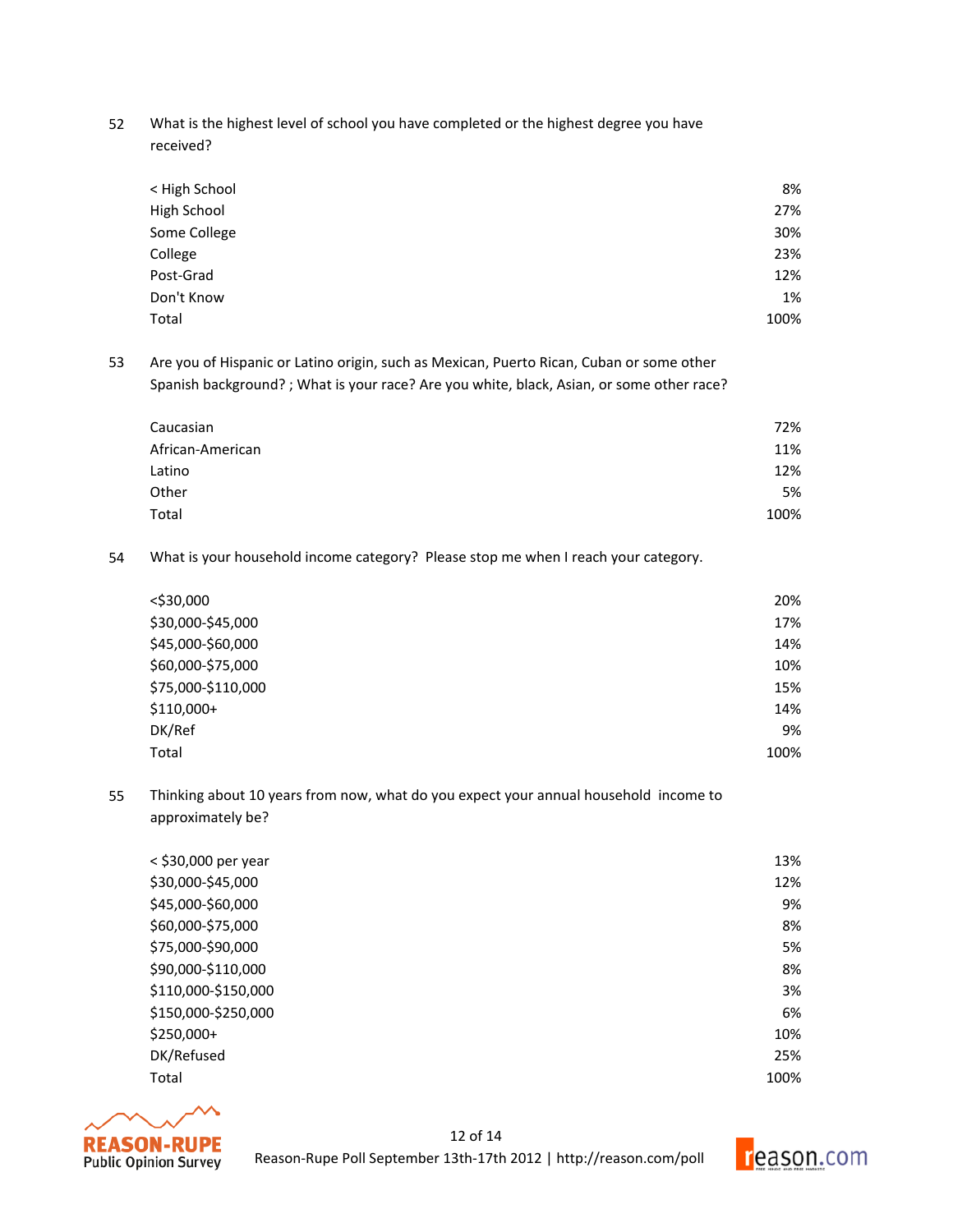56 RECODED: Thinking about 10 years from now, what do you expect your annual household income to approximately be?

| Expect Lower Income  | 22% |
|----------------------|-----|
| Expect Same Income   | 24% |
| Expect Higher Income | 54% |

57 Which of the following best describes your current employment status?

| <b>Employed Full Time</b>      | 42%  |
|--------------------------------|------|
| <b>Employed Part Time</b>      | 11%  |
| <b>Small Business Owner</b>    | 6%   |
| Taking Care of Home and Family | 7%   |
| Retired                        | 22%  |
| Student                        | 2%   |
| Unemployed                     | 6%   |
| Disabled (VOL)                 | 2%   |
| DK/Ref                         | 1%   |
| Total                          | 100% |

58 AMONG EMPLOYED: Are you employed by local, state, or the federal government?

| Yes                | 18%  |
|--------------------|------|
| No                 | 80%  |
| Don't Know/Refused | 2%   |
| Total              | 100% |

59 What is your religious preference? Is it Protestant, Catholic, Jewish, Muslim, some other religion, or no religion?

| Protestant                                   | 51%  |
|----------------------------------------------|------|
| Catholic                                     | 26%  |
| Jewish                                       | 2%   |
| Muslim                                       | 1%   |
| Other (SPECIFY)                              | 2%   |
| No Religion (includes Atheists and Agnostics | 14%  |
| Don't Know/Refused                           | 3%   |
| Total                                        | 100% |

60 Would you describe yourself as a 'born-again' or evangelical Christian?

| Yes, Evangelical    | 33%  |
|---------------------|------|
| No, Not Evangelical | 67%  |
| Total               | 100% |